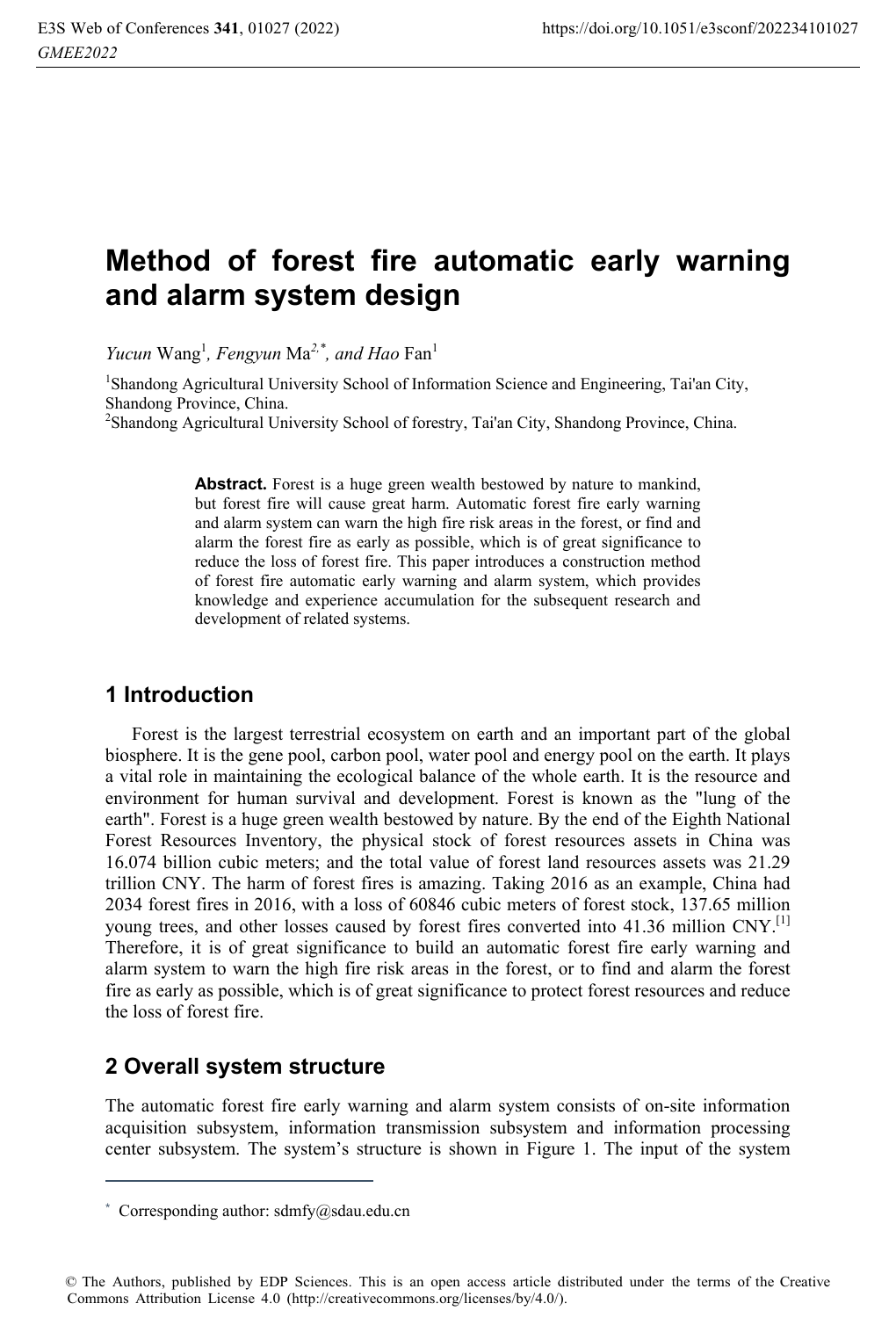comes from various sensors of the field data acquisition subsystem, and the output of the system is fire warning signal.





**Fig. 1.** Overall system structure of Forest fire automatic early warming and alarm system

#### **2.1 Field information acquisition subsystem**

The occurrence of forest fire is related to the moisture content, temperature, humidity, oxygen concentration and other factors of combustibles in the forest<sup>[2]</sup>, while the spread of forest fire is related to the types of combustibles, terrain, wind speed and other factors<sup>[3][4]</sup>. The on-site information acquisition subsystem is the subsystem that completes the relevant information data acquisition for the early warning and alarm system of forest fire. Using the sensor network composed of various sensors, the on-site information acquisition subsystem can collect various relevant data in the forest fire monitoring area in real time, and transmit the data to the information processing center subsystem through the information transmission network, so as to provide data support for the forest fire early warning and alarm of the information processing center subsystem. The system structure of the field information acquisition subsystem is shown in Figure 2.



**Fig. 2.** Field information acquisition subsystem

### **2.2 Information transmission subsystem**

The information transmission subsystem completes the information transmission task in the forest fire automatic early warning and alarm system. Since there is no controllable equipment capable of extinguishing forest fires so far, the system does not consider the control of on-site execution equipment, that is, the system does not design the control information transmission from the subsystem of information processing center to the site, Therefore, the subsystem of forest fire automatic early warning and alarm system is only responsible for transmitting various sensing data collected by the on-site information collection subsystem to the subsystem of information processing center in an appropriate information transmission mode. Considering the influence of various factors, the information transmission subsystem mainly adopts 4G or GPRS to complete the information transmission. For forest areas not fully covered by 4G or GPRS, satellite communication can be considered to complete the function of information transmission subsystem if conditions permit.

#### **2.3 Information processing center subsystem**

The information processing center subsystem is the information processing center and decision-making center of the whole system. The information processing center subsystem receives various field data information transmitted by the field information collection subsystem through the information transmission subsystem, analyzes and processes the data